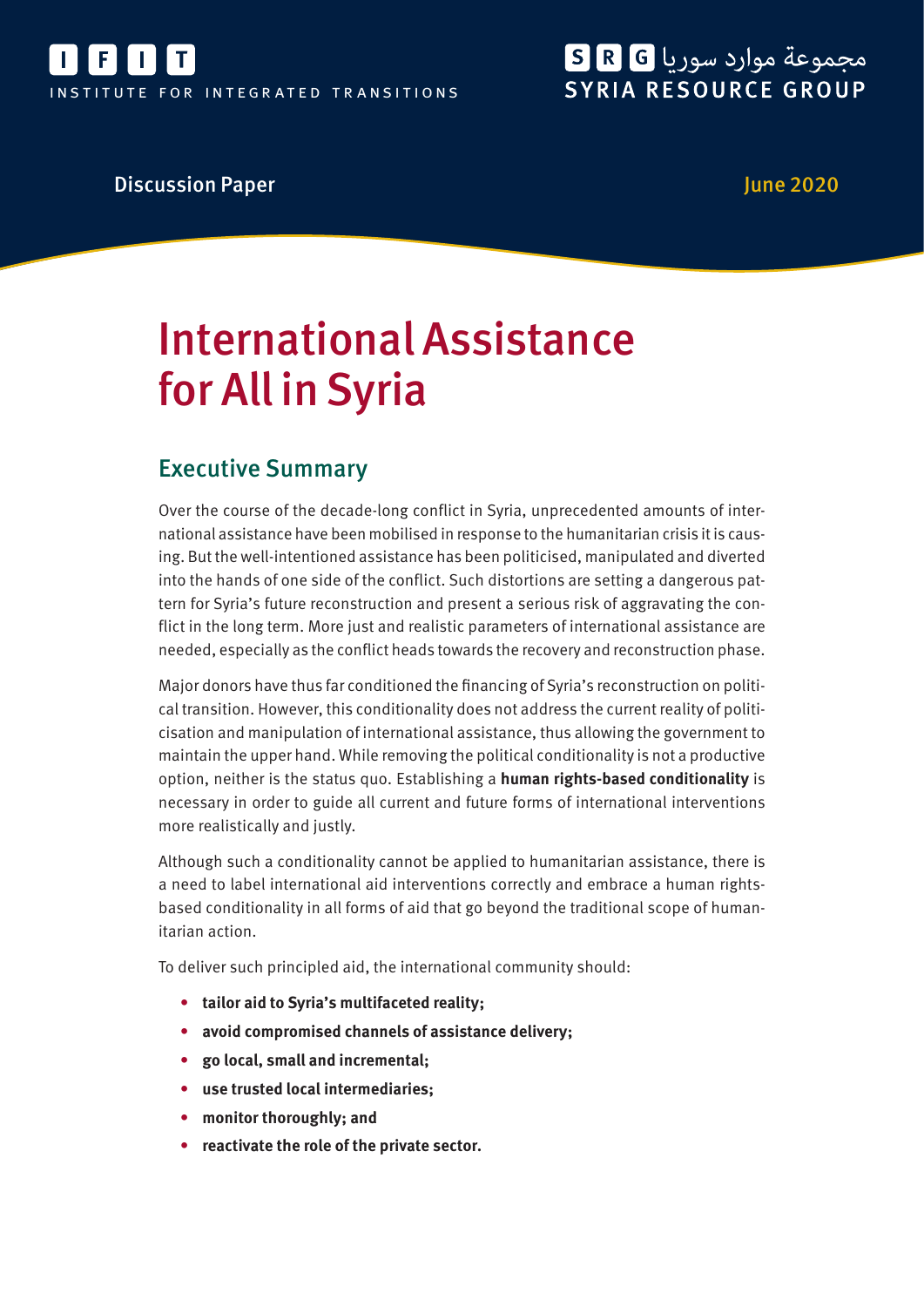This approach is realistic and operates as a comprehensive package of measures rather than a menu to select from. The international aid community has the leverage to bring this about. In doing so, it can allow more Syrian communities to access international aid whilst ensuring it contributes to, rather than hampers, a sustainable peace.

#### The Dilemma of Aid in Syria

A decade-long conflict in Syria has left the country divided, demolished and exhausted, with no end of suffering in sight. The global pandemic of COVID-19 is bringing yet another level of strain. As the intensity of military operations is decreasing, the dire humanitarian and recovery needs have become more visible; yet the international community is struggling with the right way to respond in the absence of a possible political transition.

In some ways, the response to the humanitarian crisis in Syria has been unprecedented. For example, more than 20 billion euros in international assistance since 2011 has helped prevent famine and a total collapse of the health system. Aid is also currently helping to prevent a major pandemic outbreak. Yet, the assistance has been systematically politicised, manipulated, and diverted to one side of the conflict rather than to all Syrians. Moreover, the international community has failed to use its leverage with the government in Damascus to improve access or ease restrictions. And despite UN efforts to define "parameters and principles for UN assistance in Syria", $^1$  implementation has been highly problematic and a rights-based approach is still absent.<sup>2</sup> All of this is setting a dangerous pattern for future reconstruction and represents a serious risk of aggravating the conflict in the long term.

Against this backdrop, the **Syria Resource Group (SRG) seeks to identify and help voice the views of the Syrian population on international assistance**. The SRG is an independent, multidisciplinary and non-affiliated platform of 17 leading Syrian experts focused on helping the international community achieve more just and tailored parameters for its assistance, especially as the conflict heads towards the reconstruction phase.

This paper provides the SRG's key considerations on international assistance provision in Syria. It is based on broad consultations with communities and local actors involved in the implementation of internationally-funded projects across the Syrian territory. It outlines a Syrian vision on how the international community can provide efficient assistance that helps the country today, while also creating more realistic conditions for sustainable peace instead of further conflict. The group understands the term "assistance" in its broadest sense, as the lines between emergency, rehabilitation, early recovery, reconstruction and development assistance are often blurred in the Syrian context.

The first part of this paper proposes a concept of assistance centred on a human rightsbased conditionality. The second, longer part suggests creative and realistic solutions to operationalise it.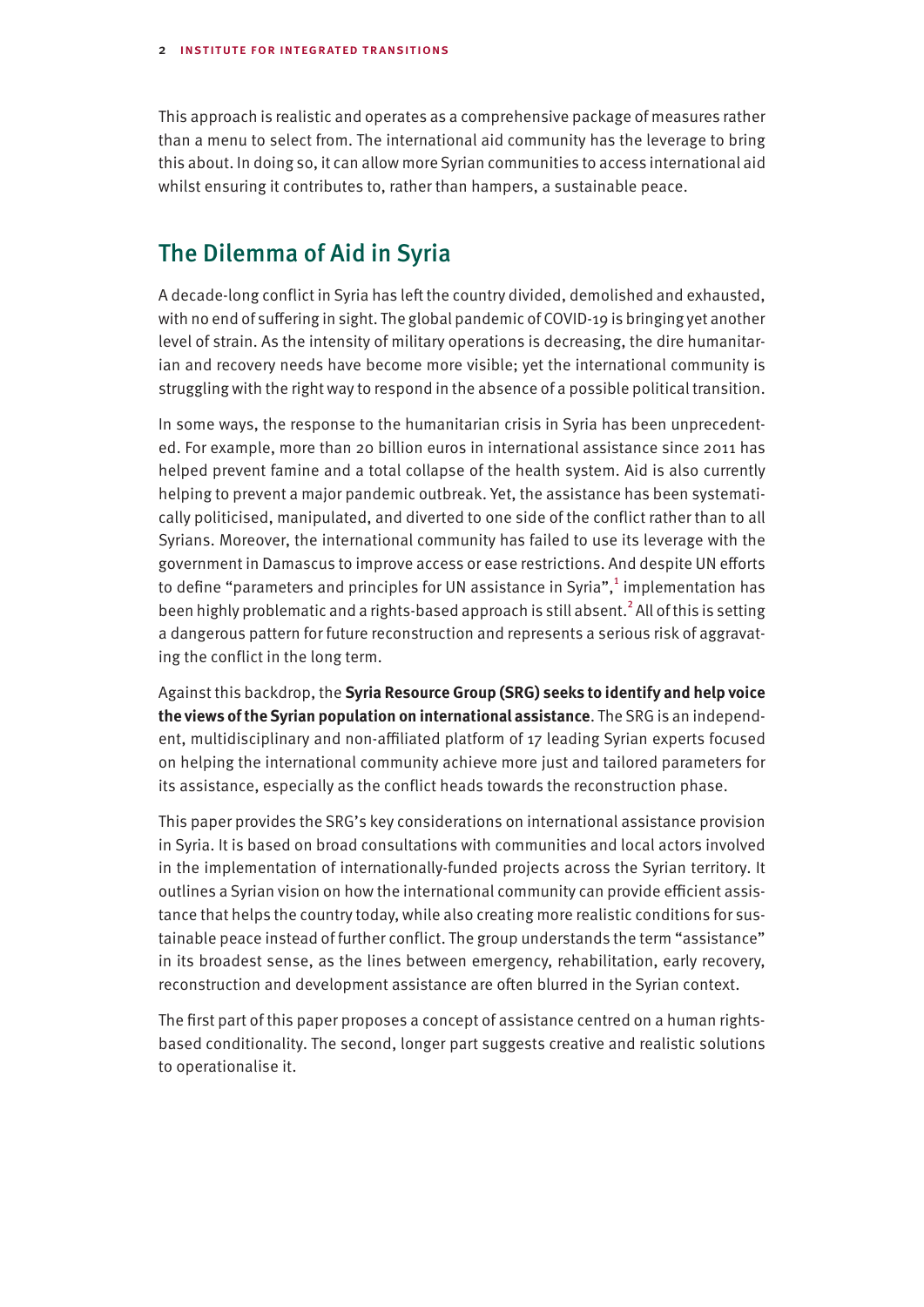#### Engagement but with Conditions

While most de-facto authorities in Syria have exploited international assistance to serve their political agendas in one way or another, the Syrian government has systematically violated human rights and manipulated international and local efforts in its administration of aid.

International organisations operating through government channels are bound by the government's unjust and discriminatory frameworks that dictate where to work, with which communities, in what sectors, and through which mechanisms. Interference by the government goes beyond programming and is fully entrenched in the procurement and operational sides of the international community's work. This makes international donors vulnerable to complicity in human rights violations, like demographic engineering, forced evictions, and violations of housing, land, and property rights, to name a few.

Conditioning the financing of Syria's future reconstruction on political transition – a prerequisite promoted by major donors, notably the EU and US – has so far restricted the ability of the government in Damascus to systematically escalate its political agenda in the reconstruction phase. However, the approach falls short of ensuring the efficiency and non-politicisation of current humanitarian and non-emergency assistance – including the rehabilitation, stabilisation and early recovery projects that are highly linked to the reconstruction phase. Additionally, the prevailing conditionality has been subject to different interpretations, sometimes resulting in potential donors being unable to have any form of engagement in the country.

While lifting the political conditionality would strip the international community of its leverage against the regime and the process of reconstruction itself, maintaining it "as is" restricts the ability of internationals to influence current developments on the ground. This gives the government the upper hand at a very sensitive juncture.

What is needed is a human rights-based conditionality that is carefully drafted and applied to any engagement by international donors in Syria beyond emergency response (i.e., to all forms of assistance that in any way set the ground for future reconstruction). This conditionality should be used immediately to guide current interventions in Syria, and should be implemented and monitored **in all phases of foreign-!nanced programmes: planning, programming, contracting and implementation**. In addition, it should complement rather than replace the political preconditions for reconstruction financing in the future. Finally, it should contain all elements of peacebuilding and be very conflict sensitive.

Acknowledging that humanitarian aid cannot be restricted by such conditionalities, there needs to be a clear rationalisation of the terminology used by the international community to redefine interventions that are currently labelled as humanitarian. Despite their nature, they are prone to being manipulated; and because they go beyond the traditional scope of humanitarian action, such interventions lay the groundwork for the reconstruction phase. As such, the international aid community needs to embrace the characteristics of principled aid and be guided by human rights and conflict sensitivity.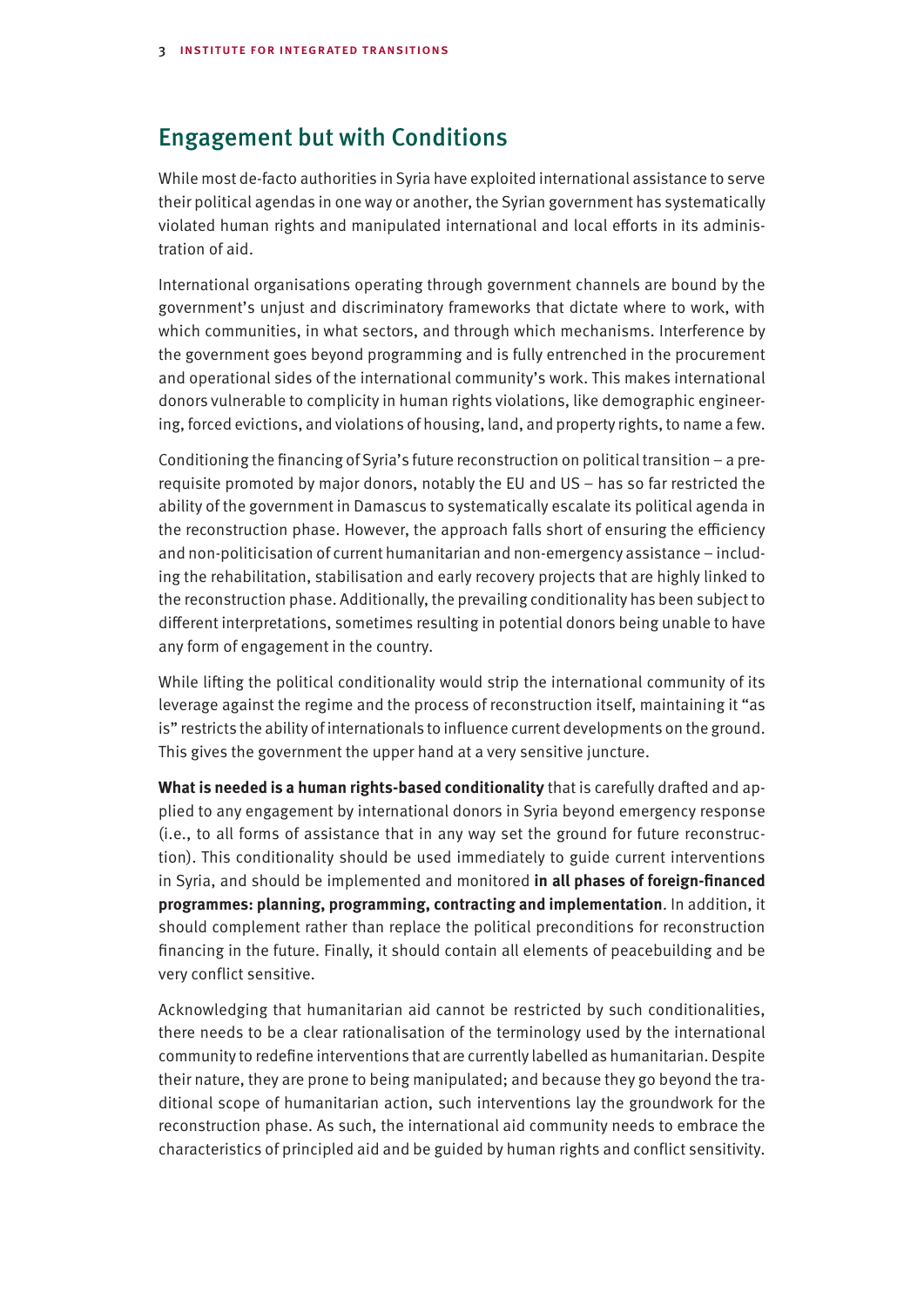#### Answering the "How"

In such a highly politicised context, how can the international community provide the much-needed assistance for Syria efficiently and without doing harm? The answer lies in **1) tailoring aid to Syria's fragmented reality; 2) utilising uncompromised channels of assistance delivery; 3) going local, small and incremental; 4) using trusted local intermediaries; 5) strong monitoring; and 6) reactivating the role of the private sector**. A combination of conditionalities, consistency, political leverage, and openness to unconventional tools will also be necessary.

**Using a tailored approach:** Today's Syria and that of the future reflect a diverse ensemble of subnational realities. If one holds a vision of a sustainably peaceful future for all Syrians, each of these realities matters and a **tailored approach is imperative**. In particular, when the international community provides assistance in Syria, a diverse range of interventions could be made available to all areas, depending on their compliance with the human rights-based conditionality. Such engagement may be incremental, since not all local actors in targeted areas will be able to comply immediately. But based on their progressive performance and the ability to scale up while maintaining the required human rights conditions, aid can flow in future.

**For example:** In regime-held areas, the international community may refrain from engaging with the regime in all kinds of non-emergency assistance – including rehabilitation of houses and provision of infrastructure in areas where communities have been forcibly evicted and blocked from return, and where discriminatory urban legislation that jeopardises housing, land, and property rights is being enacted (such as eastern Aleppo, and Damascus suburbs). Once conditions to protect the rights of local communities are in place, interventions may be negotiated to serve those communities, while ensuring no diversion of funds occurs. As for regime-recaptured areas where large communities remain in their damaged houses with no access to basic services and infrastructure (such as in Daraa), the international community can explore options to work with local communities to rehabilitate houses and infrastructure and provide basic services, while adhering to the framework of the human rights-based conditionality.

**Avoiding the wrong channels:** Any international assistance – humanitarian, COVID-19 response, stabilisation, or reconstruction – should be **delivered through channels that are not compromised**. Throughout the Syrian conflict, international aid has been weaponised and used as a tool to punish large swathes of the population. This has further eroded the social fabric and further entrenched the conflict. It has also created aid "ma fias" and an industrial-scale war economy with all its networks, webs and agents. These can all act to spoil any future sustainable peace. As such, the international community has every interest in ensuring that all forms of assistance create peace dividends and bypass potential spoilers, so as to slowly dismantle the empire that has been created.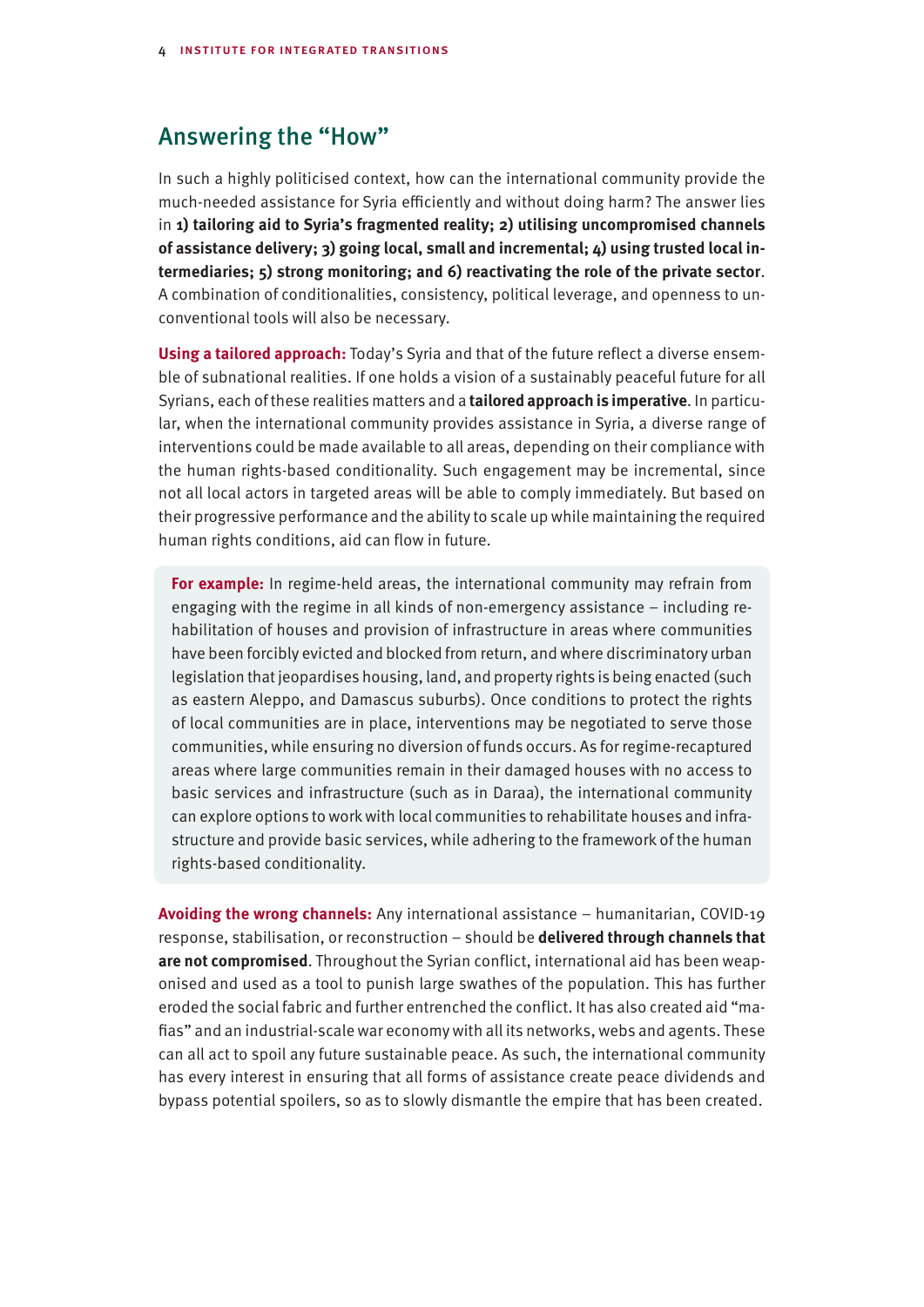Nine punishing years of war teach us that this is not an easy task, and the international community will thus need to use all its leverage to define the rules of the game. Once made, it will also need to insist on them and be ready to withdraw when they are broken. To proceed this way, a correct understanding of the environment and realities on the ground is indispensable. This includes an accurate mapping of public institutions – on a central, regional and local level – to identify vulnerabilities and points of potential abuse. It also involves having a correct understanding of the formal and informal power structures and a clear set of criteria for vetting partners from the private sector and civil society.

The present reality of widespread manipulation of international assistance shows that criteria are neither applied consistently, nor in all phases of aid delivery. Understanding that capacity on the side of the donors may be an issue, a plethora of civil society and local initiatives exist which can help design a vetting system based on credible local experience. This could translate into a system of positive branding of organisations and entities that comply with the rules of the game, and hence qualify for access to funding and/or reduction of restrictions and sanctions. A creative approach could produce a system that provides donors with the needed guarantees and helps reduce the risks that might otherwise result in donors withdrawing their funding (and making the Syrian population, yet again, the main victim).

**Going local, small and incremental:** Rather than taking a top-down approach in which large and highly centralised programmes are in the hands of the Damascus government, donor strategy should instead be based on going local, small and incremental. In its broadest sense, "local" means the optimal level of locality – whether neighbourhood, town or region – where the human rights-based conditionality can realistically be applied. **A local approach would help act where the needs truly are** and guarantee a fairer and less discriminatory access to aid for all communities, thus ensuring the assistance is for Syrians rather than for Syria.

Small and local initiatives are more efficient, deliver higher impact and offer better value for money. In times of scarce resources, this is of particular relevance. Smaller initiatives also reduce the risk of large-scale corruption, manipulation and misconduct, in addition to helping resuscitate local economies, kickstart small businesses, and create jobs locally. While this approach could risk diluting national development strategies or undermining state-building coordination, the reality is that as long as there is no political transition in Syria, the aim of inclusive state-building remains a distant dream. To partially mitigate the risks of prioritising small and local initiatives, priority could be given to sectors that do not require planning beyond the local level or have a scalable nexus with regional and national networks.

**For example:** Rehabilitating infrastructure for communities in the recaptured districts of Daraa does not necessarily need to be part of a centralised mega-reconstruction project managed by regime ministries. Local communities in Daraa have already started clearing rubble, opening streets, and restoring broken water and electricity networks in certain neighbourhoods, using their own collective financial and human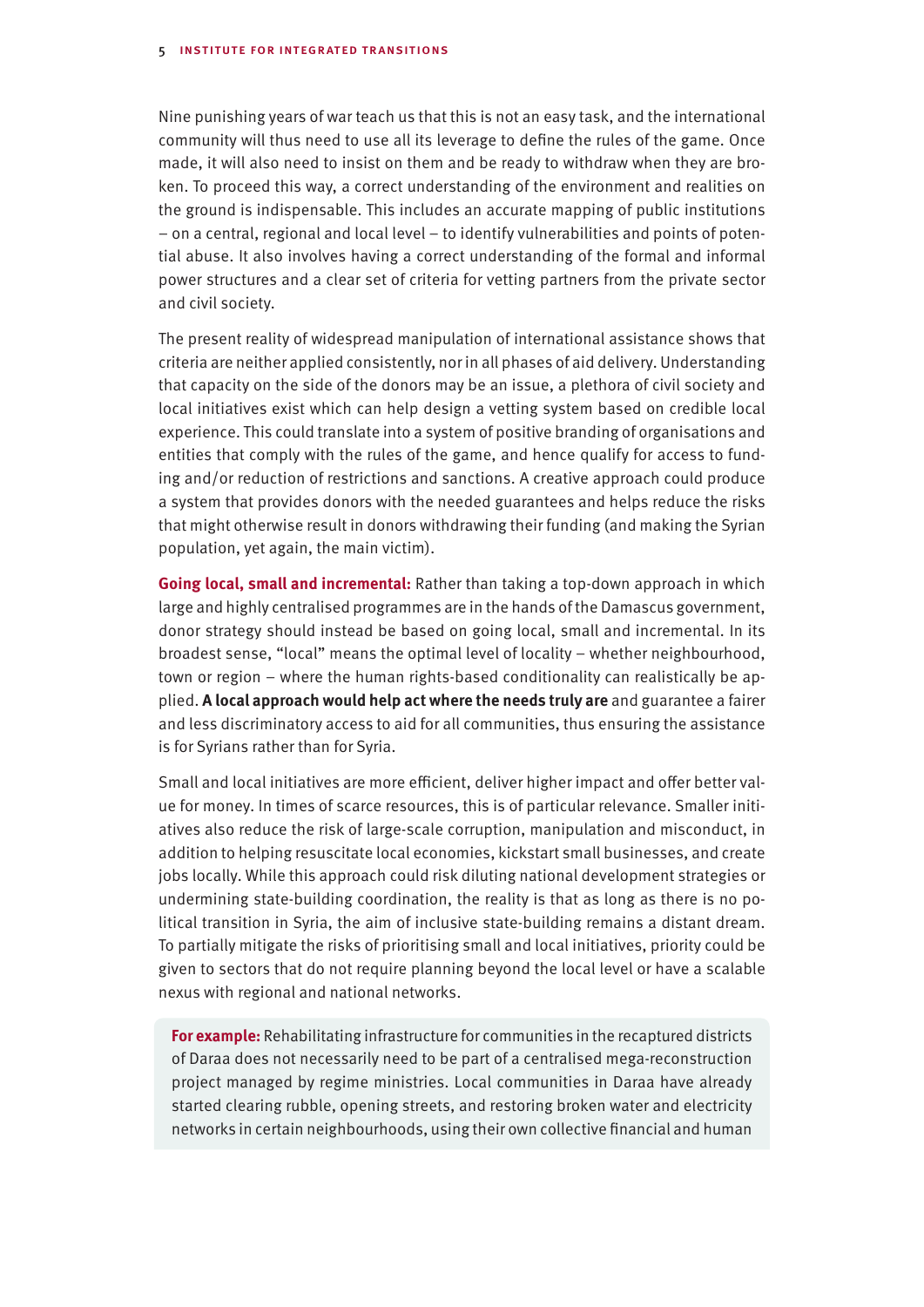resources. The international community could tap into this as an entry point to bypass corrupt regime institutions and work directly with ordinary local communities to support their projects, ensure their efficiency, and scale them up where relevant. In areas where war damage requires planning beyond the local level, as in the installation of central infrastructure (such as power plants on regional levels), planning on the local level can still be relevant if implemented in an incremental way that allows for the possibility of coordination between the local and the regional (i.e., restoring local power networks in synch with the fixing of regional power plants).

**Using trusted Syrian intermediary structures:** Implementing small and local projects implies higher management costs for donors, but the solution could be using intermediary structures inspired by experiences from other conflict contexts. In the absence of confidence in central government, trusted **Syrian intermediary institutions and committees could take on the role of assistance coordinators**. They would have to be Syrian, highly credible and capable, linked to communities on the local level, and independent from ruling authorities. The Syrian Recovery Trust Fund could be an additional or alternative vehicle if its mandate and structure were adjusted. A Syrian bank registered abroad could likewise be a solution to help channel the assistance to Syrians while complying with the multiple sanctions that are in place. Not only would this allow actors that adhere to the human rights-based conditionality framework to avoid the current chilling effect of the sanctions; it would also allow better monitoring, by centralising the financial flows of the assistance.

**For example:** In Northern Ireland, after the Good Friday Agreement, committees composed of a mix of local community leaders were entrusted with the management of a large EU-sponsored trust fund. The committees were comprised of representatives of the communities and used a built-in transparency process. Similar solutions could be developed for Syria.

**Monitor, monitor, monitor:** One might argue that a number of organisations already play an intermediary role and are part of the donor system, like UN agencies and INGOs. Nevertheless, their credibility as impartial actors has been compromised. Despite their commitment to doing no harm and preventing human rights abuse, their principles are not respected throughout their programme cycles, with particular vulnerabilities detected in procurement. As such, if these organisations are to continue their engagement, a **robust system of monitoring is needed** to ensure that everyone – international donors included – is successfully adhering to the principles of human rights-based assistance and building sustainable peace.

**Involving the private sector:** The private sector – both within and outside the country – is another important actor in addressing humanitarian, recovery and possible future reconstruction needs in Syria. Traditionally, the private sector in Syria has exercised a self-initiated social responsibility that could be revived at this stage. It could work in partnership with the international community to rebuild the social capital, consolidate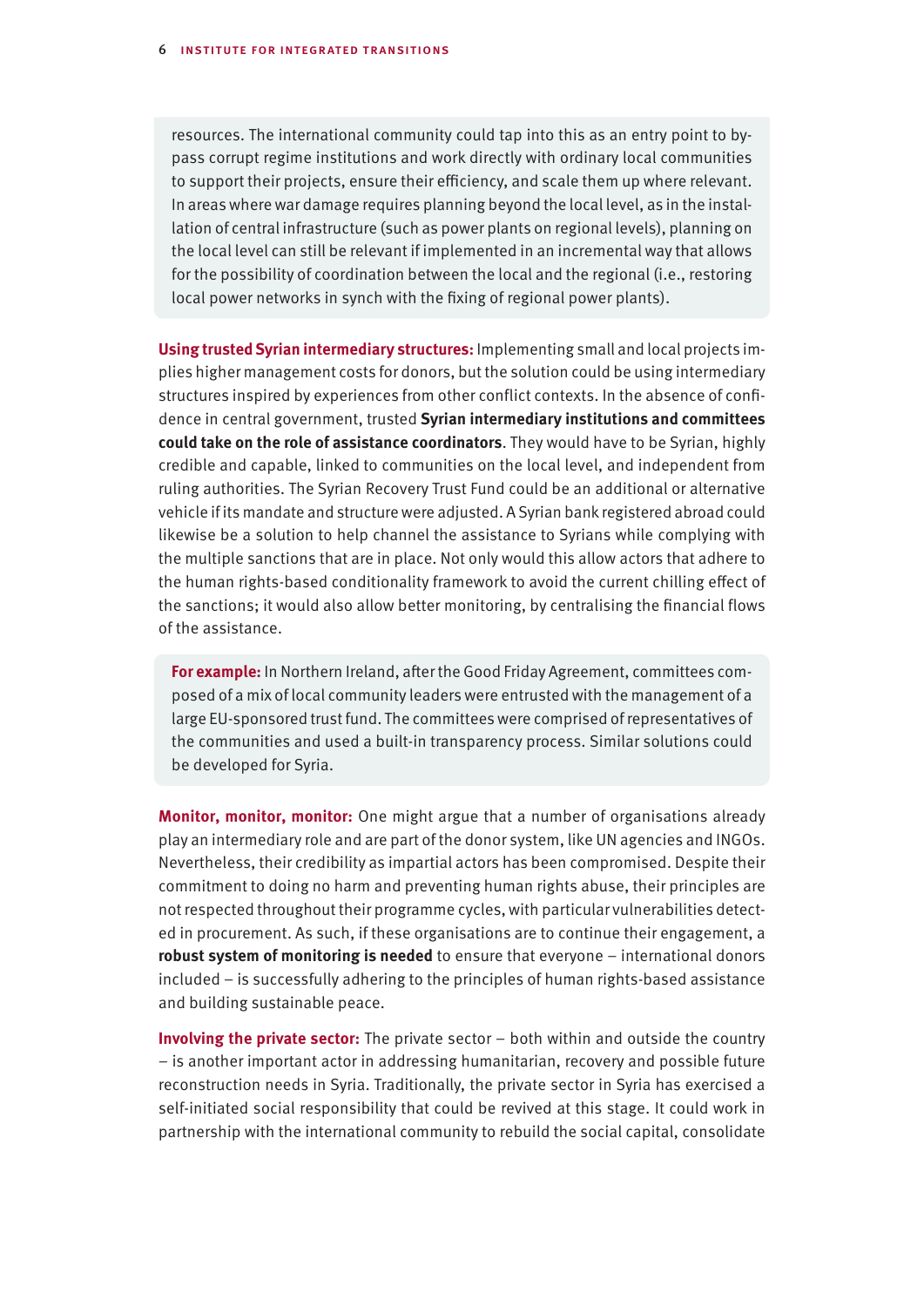trust-based systems through its traditional networks and actors, provide support in monitoring aid and assistance to ensure efficiency and cost effectiveness, and help in spreading technical know-how. The private sector could also play a significant role in providing access to finance through its well-established links with regional and international banks and access to international trade markets that, if leveraged, could help revive the Syrian economy. While the lack of legal and financial infrastructure and reform in Syria are hindering the private sector's investment in Syria's long-term recovery, having international security guarantees could facilitate its involvement in the short term.

### Conclusion

Many of the measures proposed in this paper will require consistent application and, most importantly, a willingness to exercise political leverage. The prospect of imposition or reduction of sanctions, diplomatic engagement, and reconstruction financing are powerful tools in the hands of the international community. And while the prospect of a political transition is remote, positive behaviours of certain Syrian actors can still be stimulated and rewarded if such tools are smartly activated.

If one thinks creatively about international assistance in Syria, many avenues can be opened that would allow scores of Syrian communities access to the aid they desperately need to cover their basic needs, face health crises, or rebuild homes and lives in a way that does not pull them back into the war. The Syrian-conceived ideas provided here offer a glimpse of what this could look like (and can easily be further elaborated by the Syria Resource Group). Above all, what they show is that a better framework is possible – one that can contribute to, rather than hamper, sustainable peace.